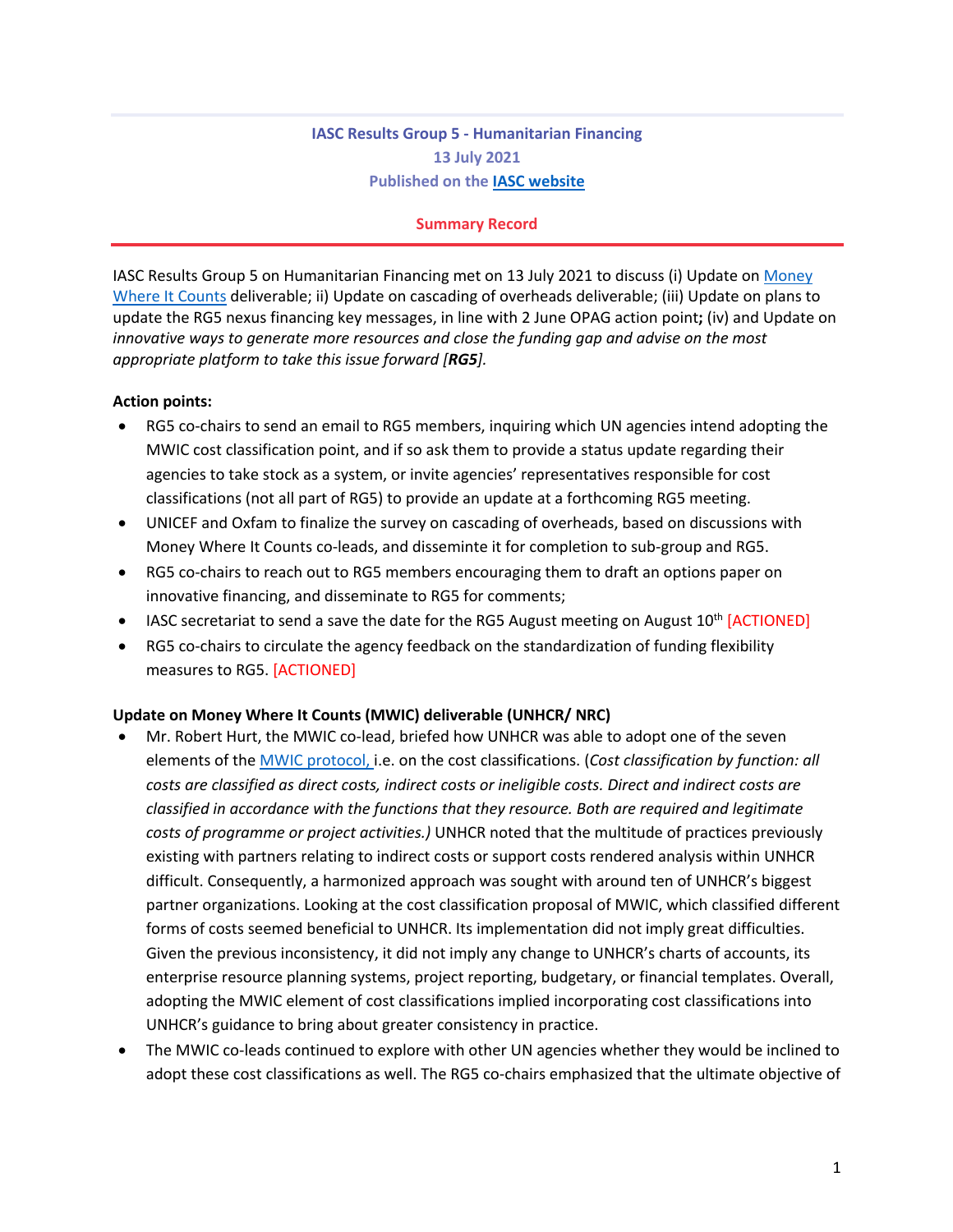this RG5 deliverable was to get more UN agencies to sign up to the cost classification element of the MWIC protocol.

• According to the views of the MWIC co-leads, the need for consistent definitions should also be considered in the RG5 deliverable on cascading of overheads. One concrete way to ensure such **alignment would be to use the MWIC definition in the survey forthcoming from the cascading of overheads sub-group**. In particular, the MWIC defines all the elements of indirect support costs.

### **Update on cascading of overheads deliverable (UNICEF, Oxfam)**

- Mr Luc Chauvin, co-lead of the cascading of overheads deliverable, briefed that based on broad agreement by the sub-group discussions with UNHCR and NRC on how the two workstreams could be aligned were ongoing. The options for how to ensure such alignment will be presented to the sub-group at their meeting at the end of July.
- Subsequently, the **survey** to map agencies' practices on cascading of overheads will be revisited and disseminated to the sub-group and RG5.

## **Update on plans to update the RG5 nexus financing key messages, in line with 2 June OPAG action point (FAO/DI)**

- FAO noted that further to the 2 June OPAG action point which requested an update to the RG5 nexus financing key messages, the drafters considered that the elements raised by the OPAG (prevention/localization/ tailoring language to development actors) were already integrated, and that therefore no further changes were required.
- In terms of next steps, the RG5 nexus financing key messages would be posted online (after the meeting posted here). RG5 members were encouraged to advocate internally for the use of the key messages during their organizations' nexus engagements. Linking the RG5 nexus financing key messages to RG4's online 'nexus map' may also constitute a possibility.
- RG5 members expressed broad agreement for any further work on nexus financing being led by RG4, not least given the importance of ensuring strong linkages between planning and financing. RG5 would be available to contribute to the financing elements of any further nexus work, e.g. the OECD/INCAF research on financing across the nexus.

## **Discussion on innovative ways to generate more resources and close the funding gap and advise on the most appropriate platform to take this issue forward (RG5 co-chairs)**

- Referencing the 27 May OPAG meeting action point, the RG5 co-chairs noted that the initial RG5 workplan had a point on innovative financing on the workplan, in terms of Islamic social financing. Challenges around defining innovative financing included whether it implied: i) adding new money to the system; ii) further defining efficiency and effectiveness; iii) the nexus approach in terms of reducing needs; iv) or all of the above.
- Accordingly, a specfic enough tasking was important, as well as available co-leads to move this deliverable forward.
- Members presented a few ideas regarding the role of RG5 in innovative financing: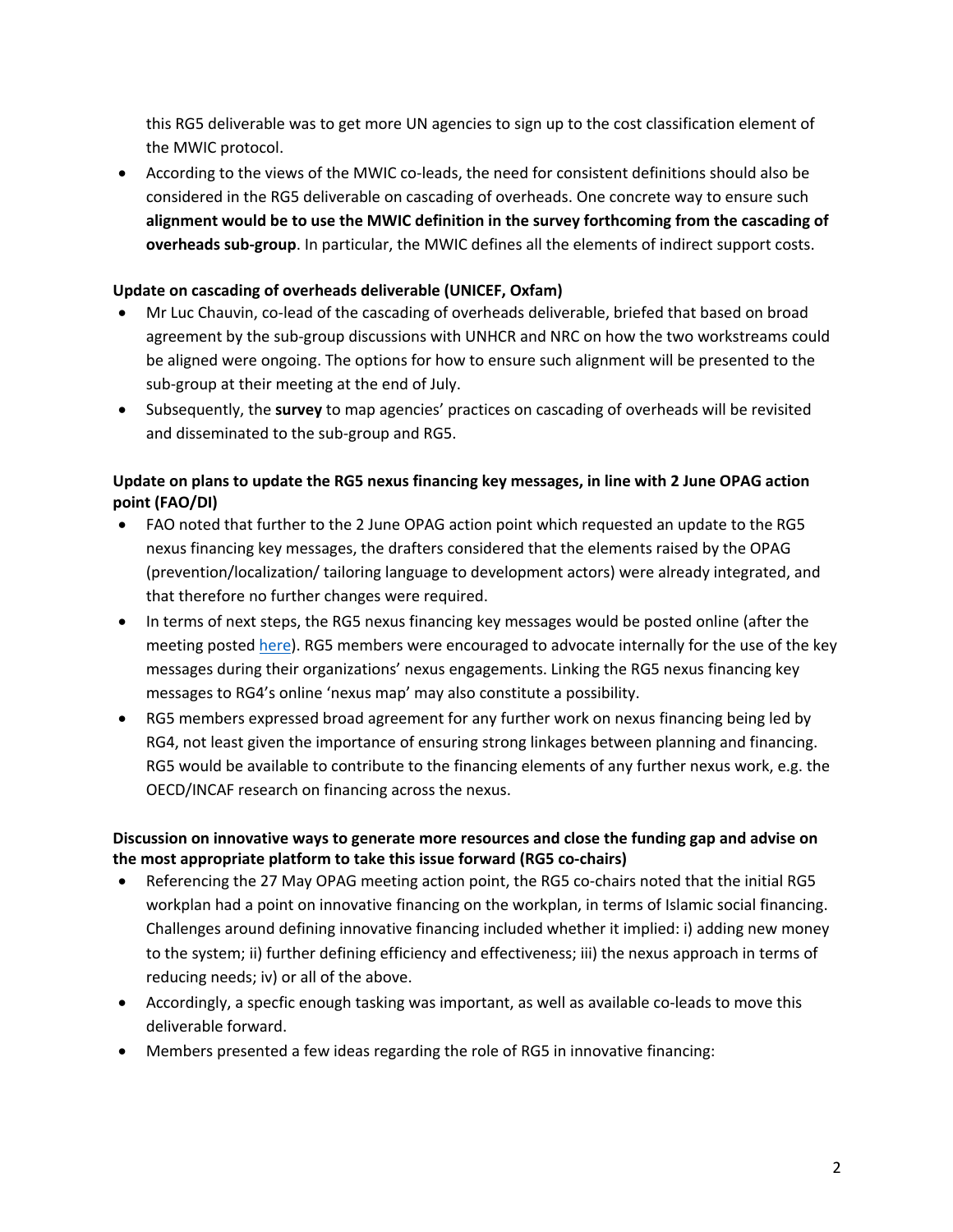- i) RG5 could play a facilitation role across different forums (GHD, OECD, IASC) and reignite the conversation around the 2016 High-level panel report on the humanitarian financing gap, and the subsequent review by ODI presented in the margins of the annual Grand Bargain meeting. Issues to be taken forward as well as their respective blockages could be identified, and ongoing initiatives referenced, e.g. risk financing via the START Network (which was referenced in the IASC guidance on unlocking funding for NGOs in 2020).
- ii) One lesson from the Grand Bargain, which took forward the efficiency and effectiveness dimension of the HLP report, was that initiatives needed a supporting structure to be advanced. To this end, the question was raised whether RG5 may be the home for one of the two other areas of the high-level panel report, i.e. reducing the needs, or broadening the resource base by diversifying the donor base (e.g. via some IASC members' board members from non-traditional donor countries). As for the area around reducing the needs, members cautioned that **common groups may be found at the country level** (e.g. as currently in Niger, where also the regionallybased country-based pooled fund, as well as a developmentally-oriented Sahel Fund were located in addition to the varius HDP planning mechansims), rather than at the global level, where there were more political blockages (e.g. with some Member States insisting on the Security Council having the primary mandate for security and peace, and the G77 being protective regarding development funding).
- iii) The Grand Bargain's forthcoming National Reference Groups at the country level could be used to scope innovative financing options, while the cost vs. benefit of establishing innovative financing mechanisms needed to be borne in mind. These include more money from loan or insurance companies, while taking into consideration their conditionalities; ideas from the development field, such as increasing tax revenues for domestic responses. $<sup>1</sup>$ </sup>
- iv) RG5 may be able to draw on the innovative financing work of the previous co-chairs of the Good Humanitairan Donorship (GHD) Initiative, e.g. the Good Practices Playbook on Organizational Readiness and Enabling Private Capital for Innovative Financing in Humanitarian Contexts, issued in May 2020.
- v) The GHD could also be encouraged to increasingly connect with their DAC counterparts covering their governments' development funding, in view of broadening the resource base. In this context, another idea may be for RG4 to suggest to the OECD to invite the GHD co-chairs to the periodic IASC-OECD meetings to bring in the donors' humanitarian perspective on nexus issues.
- Progress was highlighted in all of the HDP areas following the 2016 HLP report on reducing the needs, i.e. the World Humanitarian Summit (WHS), two Quadrennial Comprehensive Policy Review (QCPR) resolutions encouraging nexus-type activities to reduce needs<sup>2</sup>, the  $2019$  DAC

<sup>&</sup>lt;sup>1</sup> Further examples provided at the  $27$  May OPAG meeting included: Additionally, consideration may be given to mapping of donor practices and innovative financing approaches such as blended financing that bridge the humanitarian-develop-ment divide, on which the private sector and IFIs tended to come together, e.g. on practices such as blended financing and debt relief applied across the nexus. Members further highlighted ongoing discussions with the World Economic Forum and the World Bank around 'financing levers' that played a role in shaping the UN Food Systems Summit.

<sup>2</sup> 2016 GA resolution A/RES/71/243, para. 14; 2020 GA resolution A/RES/75/233